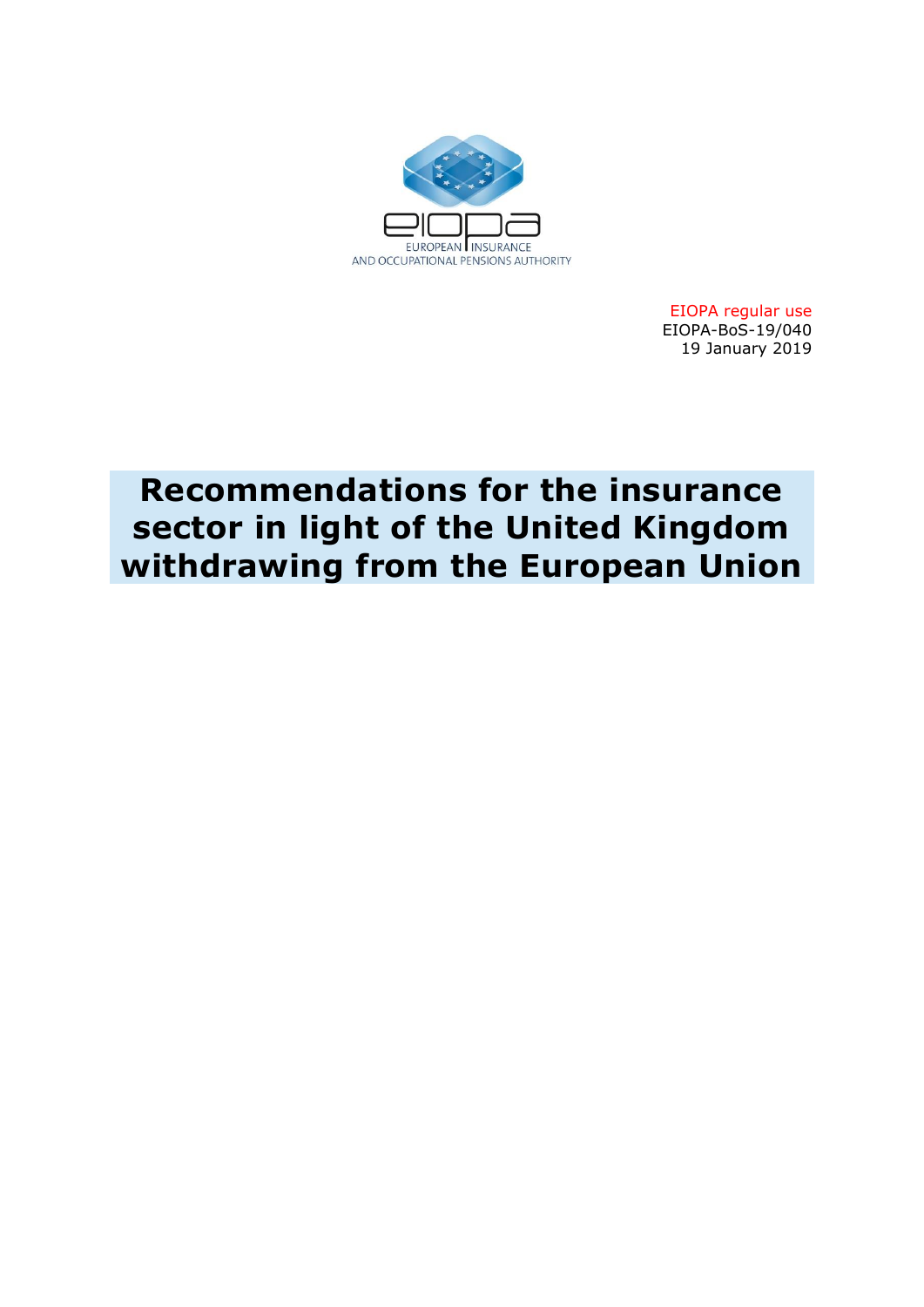## **Recommendations**

## **Introduction**

- 1. In accordance with to Article 16 of Regulation (EU) No 1094/2010<sup>1</sup> (EIOPA Regulation), EIOPA is issuing recommendations for the insurance sector in light of the United Kingdom's (UK) withdrawing from the European Union.
- 2. These Recommendations are based on Directive 2009/138/EC<sup>2</sup> (Solvency II Directive), Directive (EU) 2016/97<sup>3</sup> (IDD) and EIOPA's guidelines and other relevant EIOPA instruments.
- 3. These Recommendations follow a series of Opinions, which EIOPA developed to promote consistent supervisory practices in matters related to the consequences of the UK's withdrawal from the European Union.
- 4. The withdrawal will take place on the date of entry into force of a withdrawal agreement or, failing that, two years after the UK's notification, on 30 March 2019, provided that there is no decision taken to extend the two-year period.
- 5. If the UK withdraws from the EU without ratification of the withdrawal agreement, the UK becomes a third country on 30 March 2019 and UK insurance undertakings and distributors lose their right to conduct business across the Member States by way of freedom of establishment and freedom to provide services. Furthermore, UK distributors with no registration in the EU27 will not be allowed anymore to carry out distribution activities in the EU27.
- 6. The EU and the UK negotiated a draft withdrawal agreement that includes a transition period after the withdrawal, during which the UK would remain part of the single market. The endorsement of the draft withdrawal agreement is uncertain at this stage. On 13 December 2018, the European Council called for work on preparedness at all levels for the consequences of the UK's withdrawal to be intensified, taking into account all possible outcomes.<sup>4</sup>
- 7. Article 41(4) of the Solvency II Directive requires insurance undertakings to take reasonable steps to ensure continuity and regularity in the performance of their activities, including the development of contingency plans.<sup>5</sup> EIOPA issued an Opinion<sup>6</sup> on 21 December 2017, calling on the competent authorities to ensure that insurance undertakings with affected cross-border business develop realistic contingency plans that set out measures to prevent insurance

**<sup>.</sup>** <sup>1</sup> Regulation (EU) No 1094/2010 of the European Parliament and of the Council of 24 November 2010 establishing a European Supervisory Authority (European Insurance and Occupational Pensions Authority), amending Decision No 716/2009/EC and repealing Commission Decision 2009/79/EC (OJ L 331, 15.12.2010, p. 48-83)

<sup>2</sup> Directive 2009/138/EC of 25 November 2009 of the European Parliament and of the Council on the taking-up and pursuit of the business of Insurance and Reinsurance (Solvency II) (OJ L 335, 17.12.2009, p. 1–155)

 $3$  Directive (EU) 2016/97 of the European Parliament and of the Council of 20 January 2016 on insurance distribution (recast) (OJ L 26, 2.2.2016, p. 19–59)

<sup>&</sup>lt;sup>4</sup> See conclusions of the special meeting of the European Council (Article 50) on 13 December 2018, paragraph 5 [\(http://data.consilium.europa.eu/doc/document/XT-20022-2018-INIT/en/pdf\)](http://data.consilium.europa.eu/doc/document/XT-20022-2018-INIT/en/pdf).

<sup>&</sup>lt;sup>6</sup> EIOPA's Opinion on service continuity in insurance in light of the withdrawal of the United Kingdom from the European Union (EIOPA-BoS-17/389)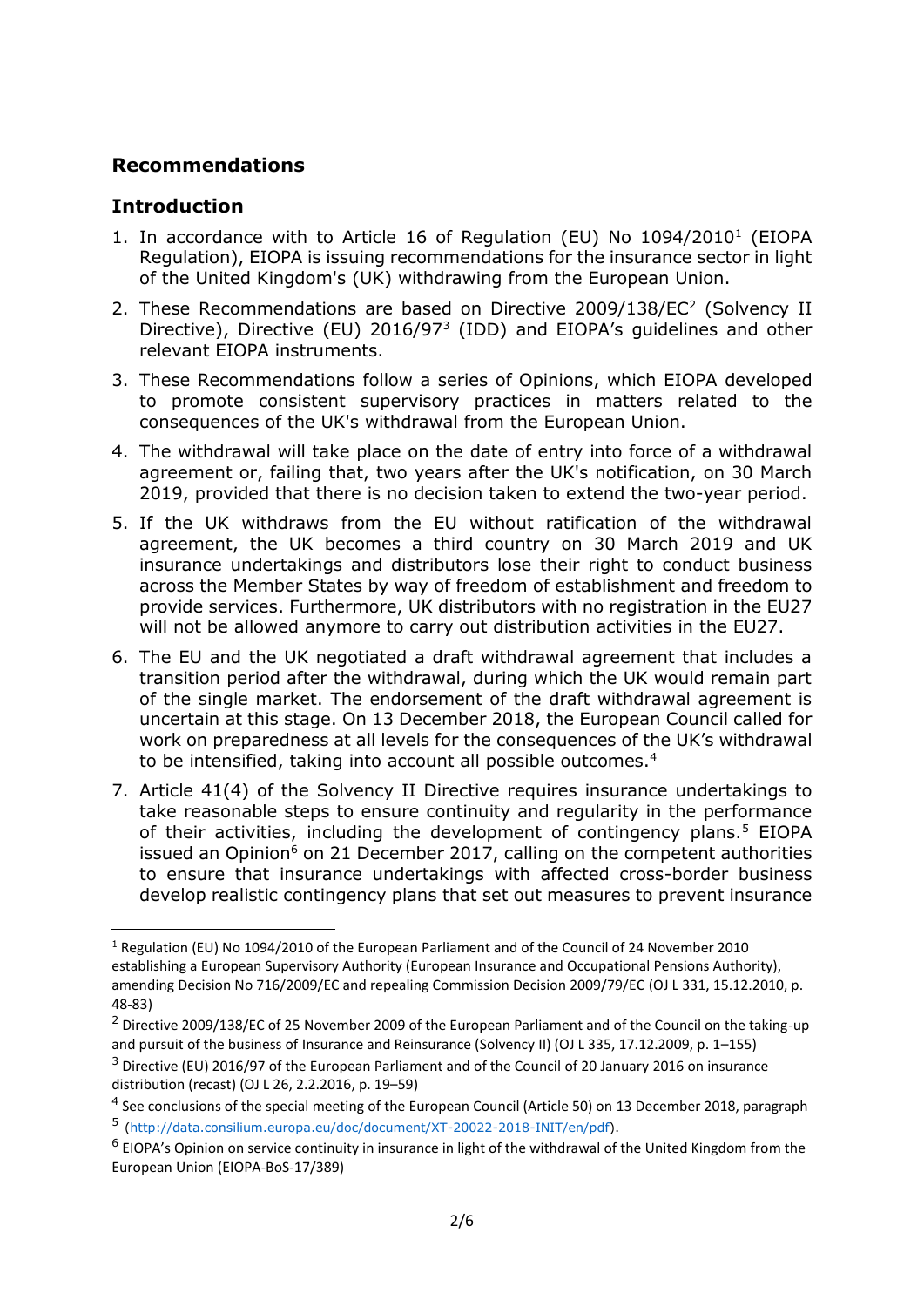activity without authorisation and ensure service continuity after the UK's withdrawal and that they implement those measures. The measures available to UK insurance undertakings include the transfer of portfolios of cross-border insurance to an insurance undertaking established in the EU27 and the establishment of third-country branches in the EU27.

- 8. Many UK insurance undertakings, located in the UK or Gibraltar, in particular with large cross-border business in the EU27, have taken action and are implementing contingency measures. However, as of November 2018, 124 UK and Gibraltar insurance undertakings, representing 0.16% of the total EEA30 insurance business, had no or insufficient contingency plans in place to prevent insurance activity without authorisation and to ensure service continuity after the UK's withdrawal.<sup>7</sup> The affected business has  $9.1$  million policyholders and insurance liabilities of EUR 7.4bn. The majority of the business (with insurance liabilities of EUR 5.4bn) relates to a handful of non-life insurance undertakings in the UK. Only 3 % of the potentially affected policyholders have a contract with life insurance undertakings. The remaining business has mainly low value and short-tail liabilities. Overall, 75% of the insurance contracts concerned belong to portfolios with average written premiums of less than EUR 100 per year. On average, the remaining duration of liabilities for 76% of the insurance contracts is less than two years. Whilst this concerns many EU27 Member States, some are more specifically affected in terms of number of policyholders with an existing cross-border contract.
- 9. The general objective of these Recommendations is to foster convergence and consistent supervisory approaches in the treatment of UK insurance undertakings and distributors across Member States by setting out guidance on the application of the existing legal framework considering arrangements between EU and non-EU counterparties.
- 10. These Recommendations are also applicable with regard to insurance undertakings and distributors established in Gibraltar.
- 11. These Recommendations are addressed to the competent authorities. Notwithstanding the fact that specific provisions describe obligations to be met by insurance undertakings and intermediaries, this document is not to be read as imposing any direct requirements upon those financial institutions. Financial institutions are required to comply with the supervisory or regulatory framework applied by their national competent authority.
- 12. If not defined in these Recommendations, the terms have the meaning defined in the legal acts referred to in the introduction.
- 13. The Recommendations shall apply from the date following that on which the Treaties cease to apply to and in the UK pursuant to Article 50(3) of the Treaty on European Union.

### **Recommendation 1 – General objective**

**.** 

14. In their treatment of cross-border business of UK insurance undertakings, competent authorities should aim to minimise the detriment to policyholders and beneficiaries, based on the applicable EU and national laws.

<sup>&</sup>lt;sup>7</sup> See EIOPA communication of 5 November 2018[, https://eiopa.europa.eu/Pages/News/EIOPA-calls-for](https://eiopa.europa.eu/Pages/News/EIOPA-calls-for-immediate-action-to-ensure-service-continuity-in-cross-border-insurance-.aspx)[immediate-action-to-ensure-service-continuity-in-cross-border-insurance-.aspx.](https://eiopa.europa.eu/Pages/News/EIOPA-calls-for-immediate-action-to-ensure-service-continuity-in-cross-border-insurance-.aspx)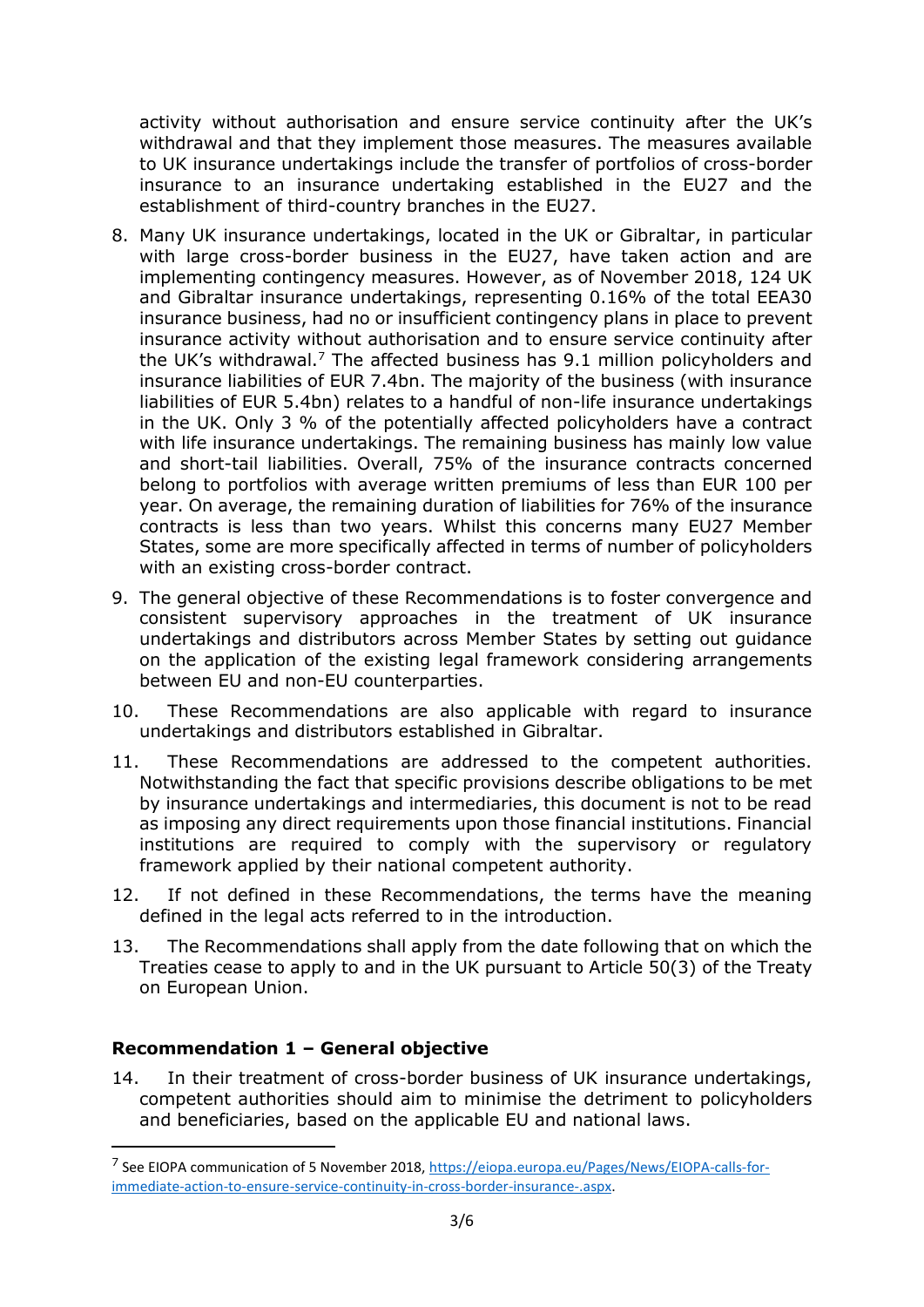## **Recommendation 2 – Orderly run-off**

- 15. Competent authorities should apply a legal framework or mechanism to facilitate the orderly run-off of business which became unauthorised or they should require the insurance undertakings to immediately take all necessary measures to become authorised under Union law.
- 16. Competent authorities should prevent that UK undertakings conclude new insurance contracts or establish, renew, extend, increase or resume insurance cover under the existing insurance contracts in their jurisdiction as long as they are not authorised for such insurance activities under Union law. This is without prejudice to policyholder rights to exercise an option or right in an existing insurance contract to realise their pension benefits.
- 17.Competent authorities should make every effort to supervise the cross-border business of UK insurance undertakings in their jurisdictions. The supervision should include conduct supervision and, in co-operation with the supervisory authorities in the UK, appropriate oversight of the relevant prudential aspects of the cross-border business, including the financial position of the UK undertaking. The supervision should be risk-based and take into account proportionality.

## **Recommendation 3 – Authorisation of third-country branches**

- 18. In accordance with Article 162 of the Solvency II Directive, UK insurance undertakings may seek authorisation to carry out cross-border business through a branch in a Member State and thus ensure that they can service cross-border business in that Member State.
- 19. In assessing whether the legal conditions for the authorisation of such a branch are fulfilled, competent authorities should apply the principle of proportionality and take into account that the UK insurance undertaking was subject to Solvency II requirements before the UK's withdrawal.
- 20. Where it would accelerate the authorisation procedure, competent authorities should consider restricting the authorisation of the branch to the run-off of existing business.

### **Recommendation 4 - Lapse of authorisation**

21.Where the legal framework of a Member State includes provisions on the treatment of insurance undertakings after a lapse of their authorisation as referred to in Article 144(1)(a) of the Solvency II Directive, the competent authority should consider applying these provisions to UK insurance undertakings in their jurisdiction after the UK's withdrawal. In that case, the competent authority should make every effort to ensure an effective enforcement of those provisions, in co-operation with the supervisory authorities in the UK.

### **Recommendation 5 – Portfolio transfers**

22. Competent authorities should allow the finalisation of portfolio transfers from UK insurance undertakings to EU27 insurance undertakings, provided that it was initiated before the withdrawal date. For that purpose, competent authorities should co-operate closely with the supervisory authorities in the UK taking into account the requirements of Article 39 of the Solvency II Directive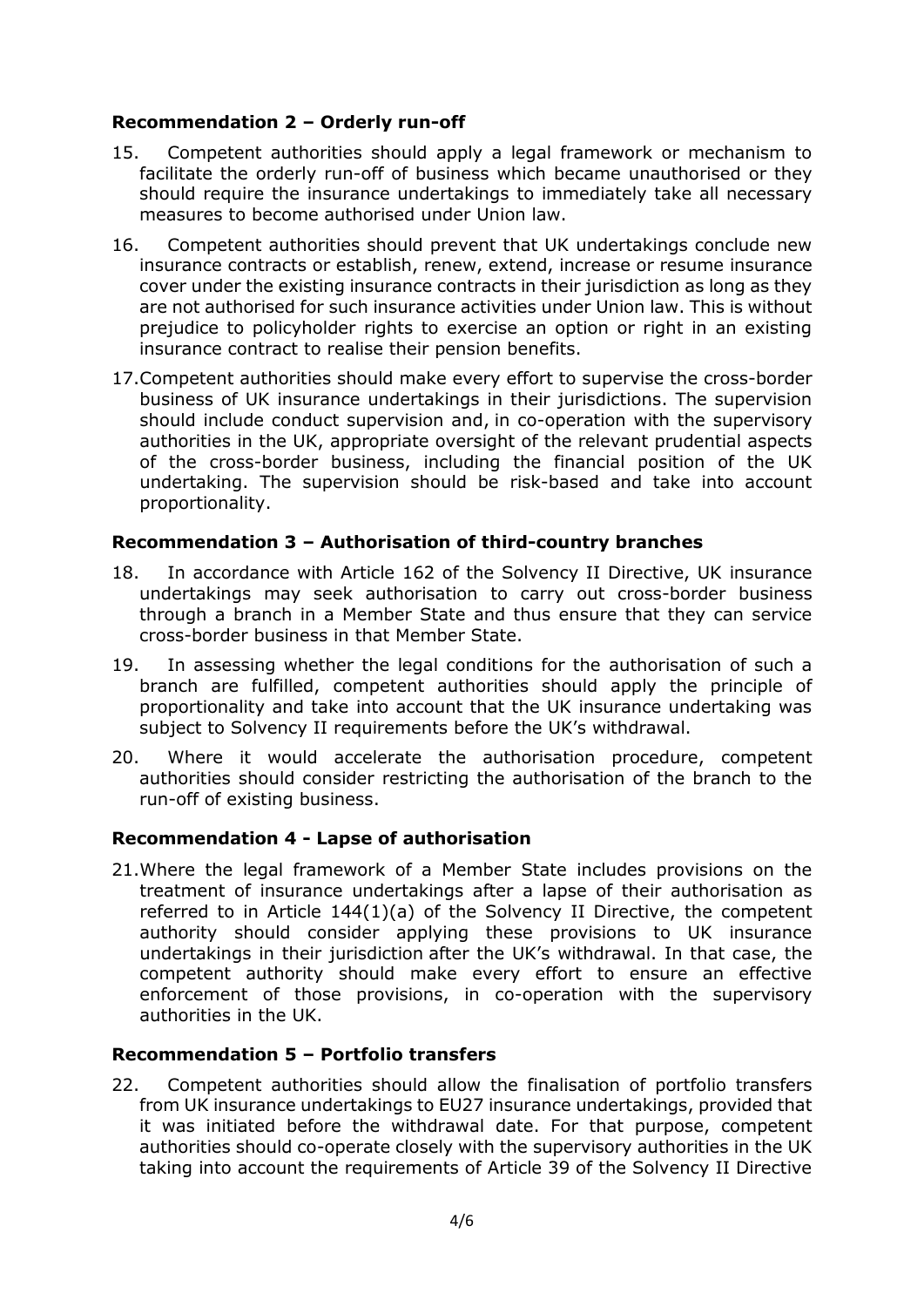and the provisions of Section 4.2.1. of the Decision of the Board of Supervisors on the collaboration of the insurance supervisory authorities of the Member States of the European Economic Area of 30 January 2017 (EIOPA-BoS-17/014). Competent authorities should deem a portfolio transfer to be initiated in case the UK supervisory authorities have notified them about the initiation of the portfolio transfer and the UK insurance undertaking has paid the regulatory transaction fee to the supervisory authority(s) in the UK and appointed an independent expert for the transfer.

#### **Recommendation 6 – Change in the habitual residence or establishment of the policyholder**

- 23. Where a policyholder with habitual residence or, in the case of a legal person, place of establishment in the UK concluded a life insurance contract with a UK insurance undertaking and afterwards the policyholder changed its habitual residence or place of establishment to a EU27 Member State, competent authorities should take into account in the supervisory review that the insurance contract was concluded in the UK and the UK insurance undertaking did not provide cross-border services for the EU27 for this contract.
- 24. Competent authorities should apply the same approach to non-life insurance contracts that do not relate to buildings or to buildings and their contents or to vehicles.

### **Recommendation 7 – Cooperation between competent authorities**

- 25. Where a UK insurance undertaking has cross-border business in more than one Member State, the competent authorities of those Member States should co-operate with regard to supervising that business, in particular by exchanging the following information, taking into account the principle of proportionality:
	- (a) the nature and scale of the cross-border business in their jurisdiction;
	- (b)measures taken or planned by the undertaking to ensure an orderly run-off of the cross-border business;
	- (c) supervisory measures taken or, where appropriate, intended by the competent authority with regard to the undertaking;
	- (d)any conduct or solvency issues identified with regard to the undertaking.
- 26. Where deemed necessary, EIOPA may establish a cooperation platform for a specific undertaking with the participation of the competent authorities concerned. Competent authorities should make every effort to participate in the platform.

#### **Recommendation 8 – Communication to policyholders and beneficiaries**

- 27. Competent authorities should inform UK insurance undertakings with crossborder business in their Member State of the requirement to disclose to the policyholders and beneficiaries of those contracts that are affected by the consequences of the UK's withdrawal, the consequences for the rights and obligations of policyholders and beneficiaries regarding those contracts.
- 28. Competent authorities should remove the UK insurance undertakings from the national register of insurance undertakings upon the withdrawal date and